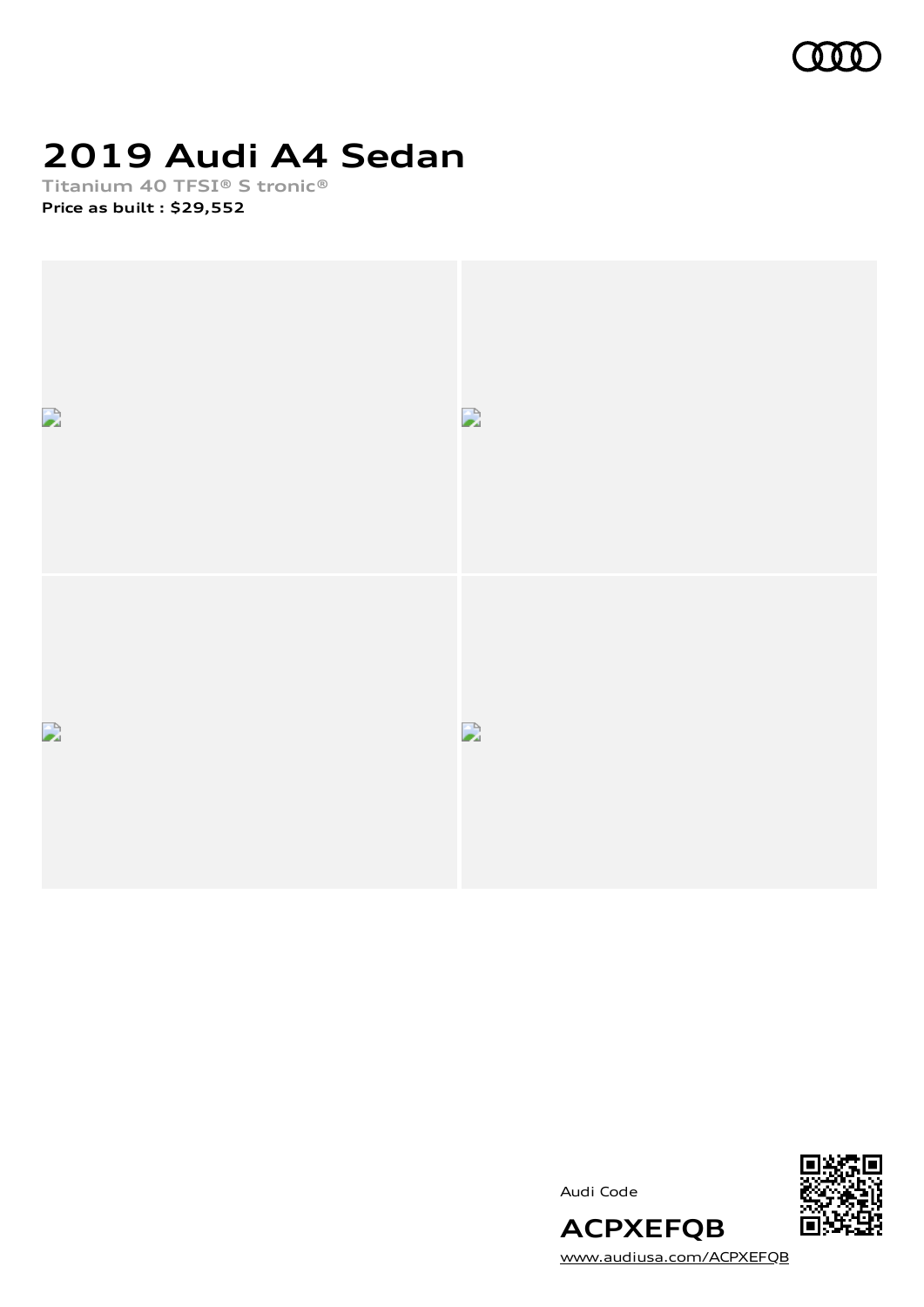# **Summary**

**Audi 2019 Audi A4 Sedan** Titanium 40 TFSI® S tronic®

**Price as buil[t](#page-8-0)** \$29,552

#### **Exterior colour**

Brilliant Black

### D

#### **Further Information**

|                 | N٥           |
|-----------------|--------------|
| Mileage         | 47,116 miles |
| Type of vehicle | Used car     |

**Warranty**

#### **Interior colour**

| Seats     | Nougat Brown |
|-----------|--------------|
| Dashboard | Black        |
| Carpet    | Black        |
| Headliner | Black        |

#### **Audi Code** ACPXEFQB

**Your configuration on www.audiusa.com** [www.audiusa.com/ACPXEFQB](https://www.audiusa.com/ACPXEFQB)

**Commission number** baa253930a0e09a830c0

### **Technical Specifications**

Engine type 2.0-liter four-cylinder Displacement/Bore and 1,984/82.5 x 92.8 cc/mm stroke Torque 236 lb-ft@rpm Top track speed 130 mph mph Acceleration (0 - 60 mph) 7.1 seconds seconds Recommended fuel Premium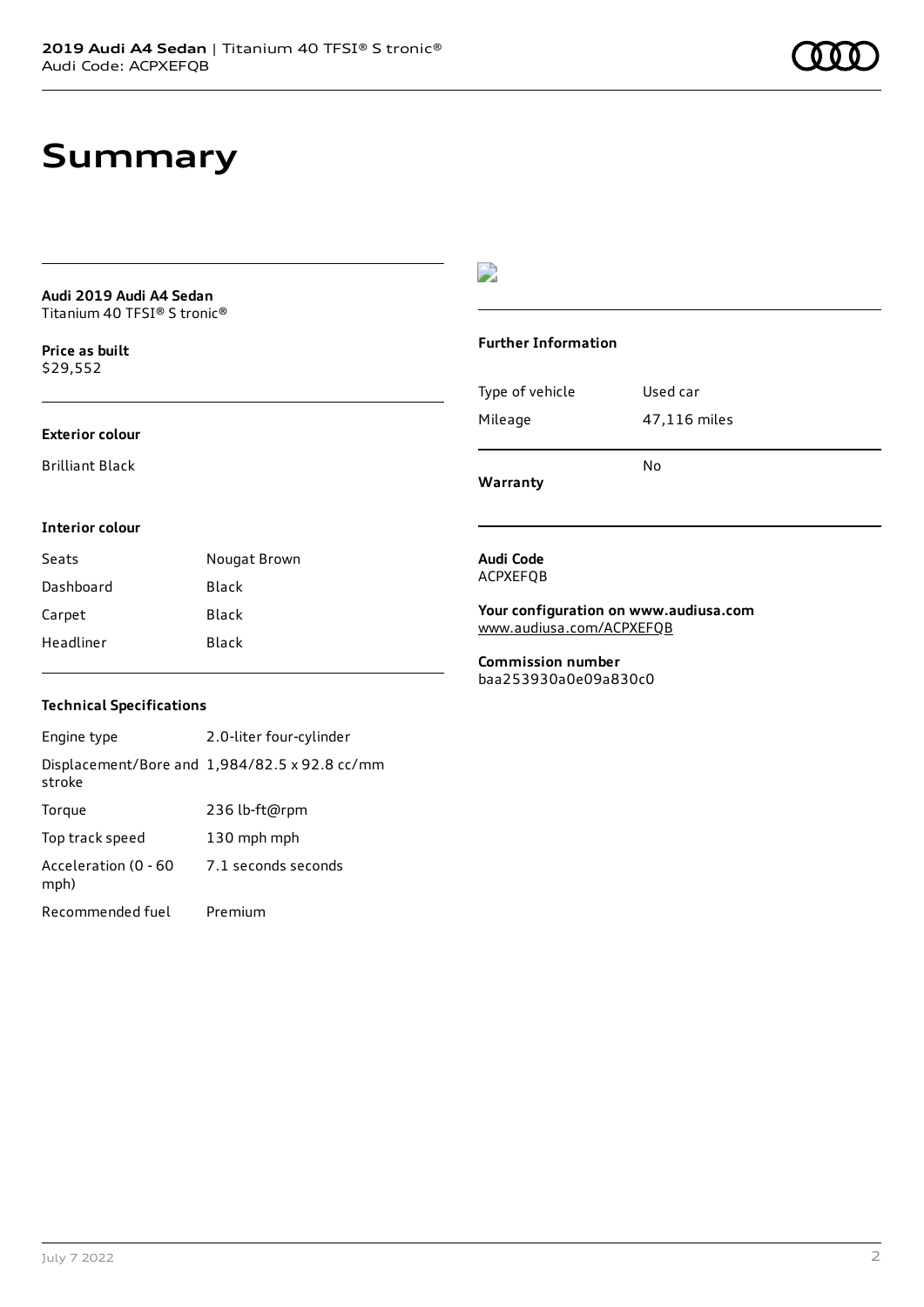

# **Standard features**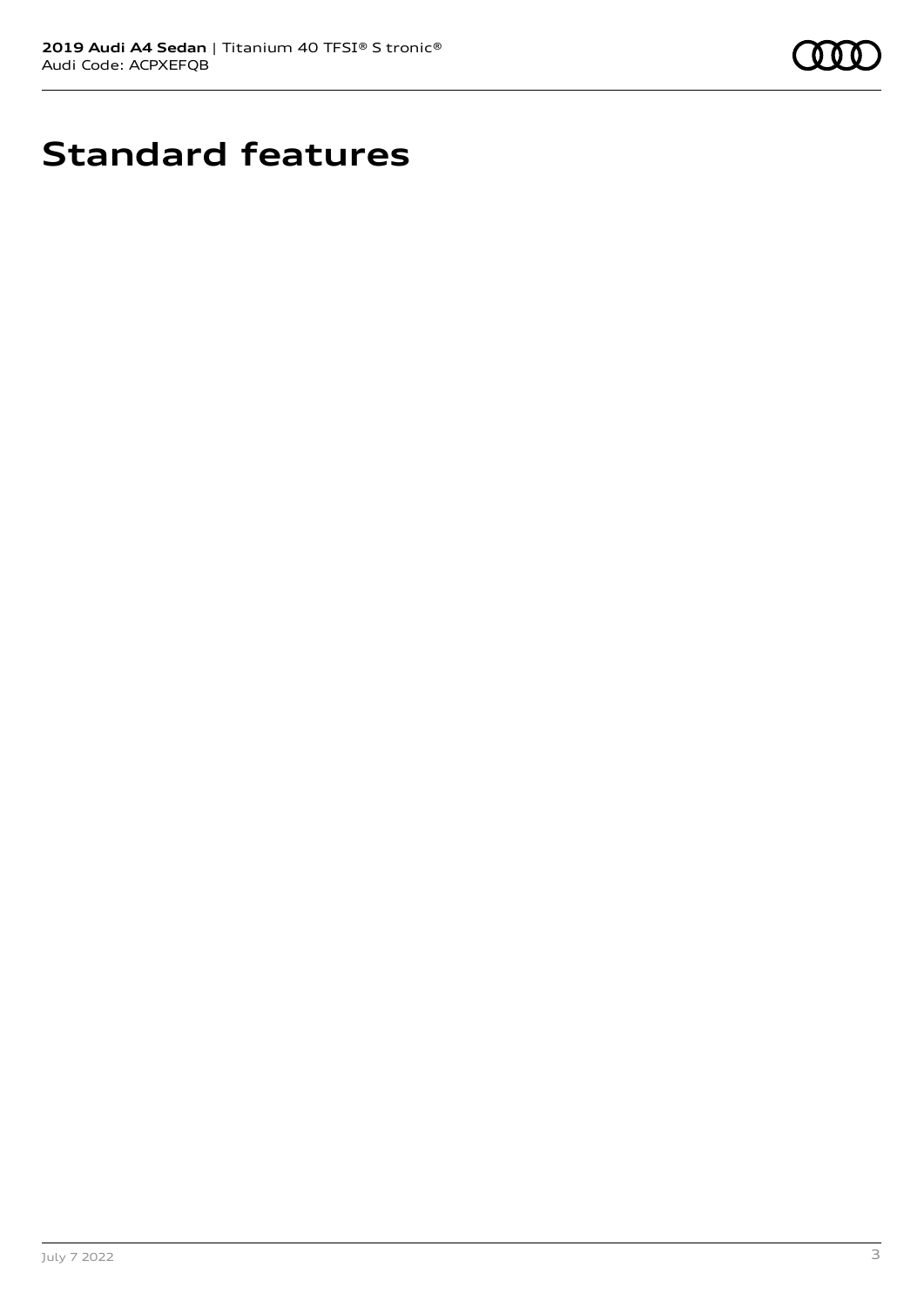# **Dealer remarks**

Certified. Brilliant Black 2019 Audi A4 2.0T Titanium Premium FrontTrak 7-Speed Automatic S tronic 2.0L I4 TFSI DOHC One Owner Car Fax, \*\*307 POINT CERTIFICATION INSPECTION\*\*, A4 2.0T Titanium Premium, ABS brakes, Alloy wheels, Compass, Electronic Stability Control, Front dual zone A/C, Heated door mirrors, Heated Front Bucket Seats, Heated front seats, Illuminated entry, Low tire pressure warning, Power moonroof, Remote keyless entry, Traction control.

27/34 City/Highway MPG

Certification Program Details: Audi Certified Pre-Owned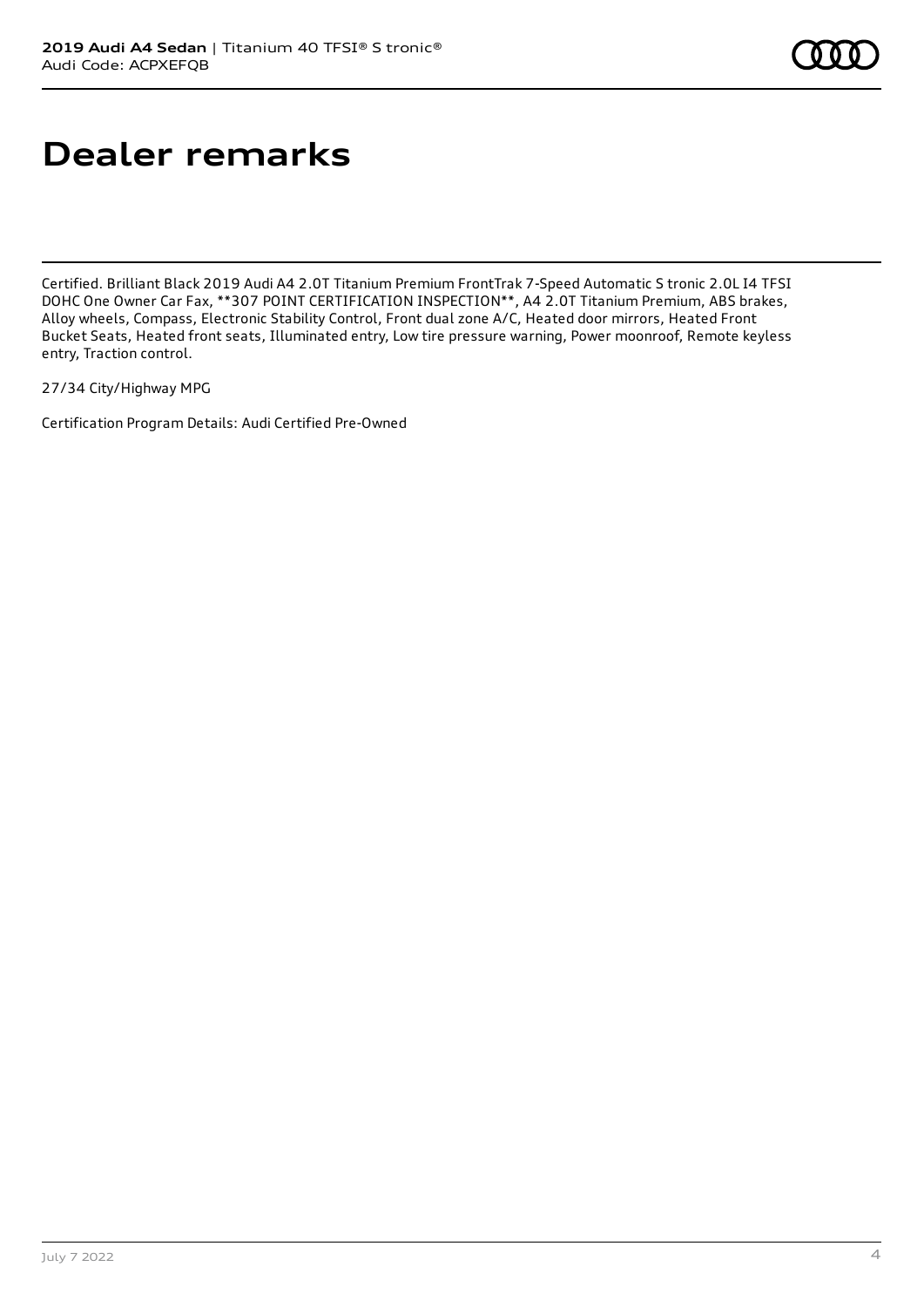# **Technical Specifications**

### **Engineering | Performance**

| Engine type                                 | 2.0-liter four-cylinder                       |
|---------------------------------------------|-----------------------------------------------|
| Acceleration (0 - 60<br>mph)                | 7.1 seconds seconds                           |
| Power Level                                 | 40                                            |
| Engine block                                | Cast-iron                                     |
| Induction/fuel injection Turbocharged/TFSI® |                                               |
| Cylinder head                               | Aluminum-alloy                                |
| Max. output ps/hp                           | 188 @ rpm                                     |
| stroke                                      | Displacement/Bore and 1,984/82.5 x 92.8 cc/mm |
| Top track speed                             | 130 mph mph                                   |
| Torque                                      | 236 lb-ft@rpm                                 |
| Valvetrain                                  | 16 valve DOHC with Audi valvelift             |

### **Transmission | Drivetrain**

| Gear ratios: 6th         | 0.557:1                                                                             |
|--------------------------|-------------------------------------------------------------------------------------|
| Gear ratios: Final Drive | 4.234:1                                                                             |
| Gear ratios: 7th         | 0.433:1                                                                             |
| Gear ratios: 4th         | 1.057:1                                                                             |
| Transmission             | Seven-speed S tronic <sup>®</sup> dual-clutch<br>transmission and front-wheel drive |
| Gear ratios: 5th         | 0.738:1                                                                             |
| Gear ratios: 2nd         | 2.190:1                                                                             |
| Gear ratios: 3rd         | 1.517:1                                                                             |
| Gear ratios: Reverse     | 2.75:1                                                                              |
| Gear ratios: 1st         | 3.188:1                                                                             |
|                          |                                                                                     |

#### **Steering**

| Steering type                             | Electromechanical speed-sensitive<br>power steering system |
|-------------------------------------------|------------------------------------------------------------|
| Turning diameter, curb-38.1 ft<br>to-curb |                                                            |
| Steering ratio                            | 15.9:1                                                     |

#### **Suspension**

| Front axle | Five-link front independent steel<br>spring suspension |
|------------|--------------------------------------------------------|
| Rear axle  | Five-link rear independent steel<br>spring suspension  |

Alternator 14 Volt - 110-150A Battery 12 Volt - 420A/70Ah



### **(1/2)**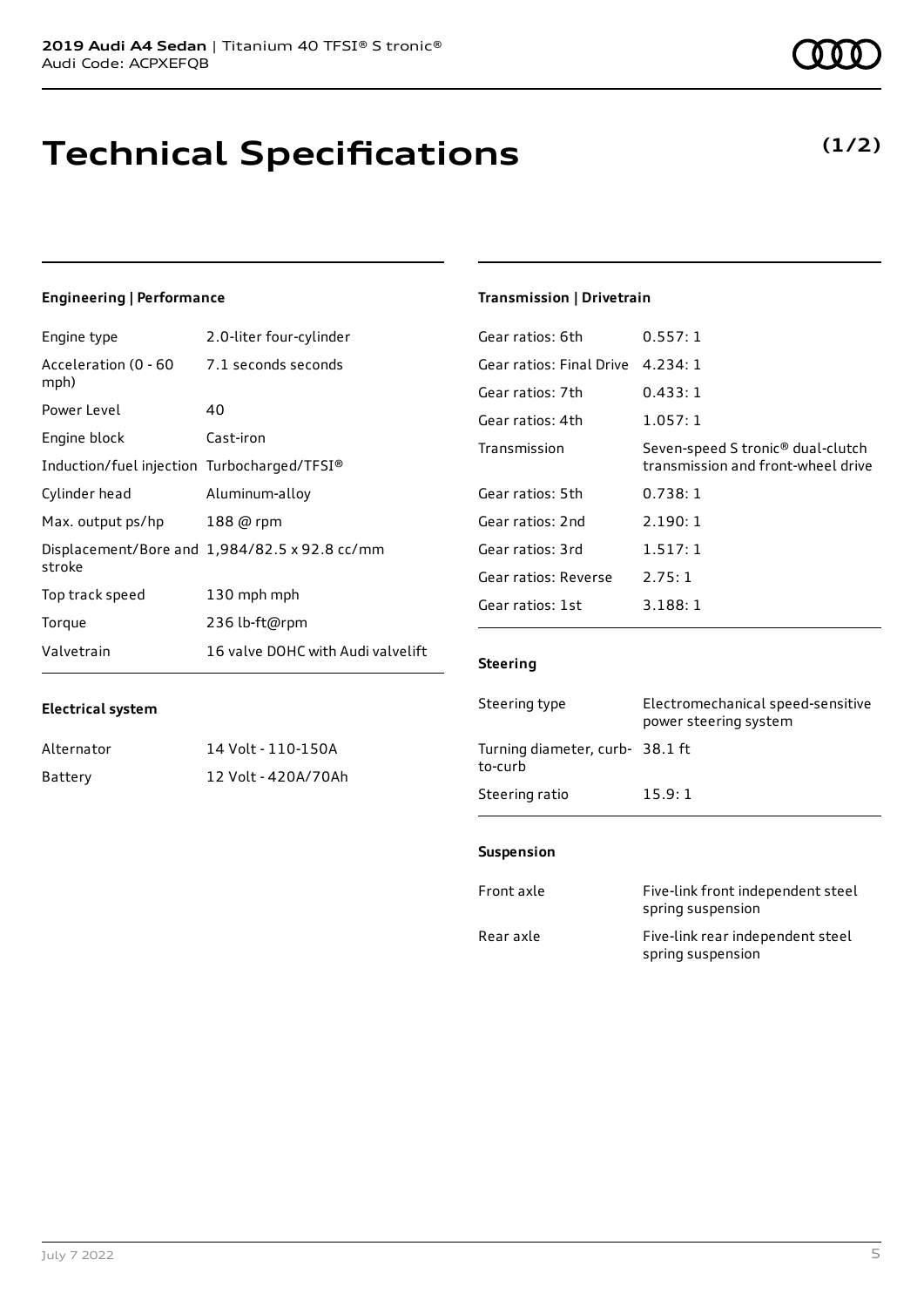# **Technical Specifications**

### **Brakes**

| <b>Front brakes</b> | 12.4 (ventilated disc) in |
|---------------------|---------------------------|
| Rear brakes         | 11.8 (solid disc) in      |
| Parking brake       | Electromechanical         |
|                     |                           |

### **Body**

Material **Lightweight construction** technology - multi-material body construction (steel and aluminum composition) and multistep anticorrosion protection

#### **Warranty | Maintenance**

| Warranty    | 4-year/50,000 mile Audi New<br>Vehicle Limited Warranty                                  |
|-------------|------------------------------------------------------------------------------------------|
| Maintenance | 12-month/10.00 mile (whichever<br>occurs first) NO CHARGE first<br>scheduled maintenance |

#### **Exterior Measurements**

| Height                           | 56.2 in  |
|----------------------------------|----------|
| Overall width without<br>mirrors | 72.5 in  |
| Length                           | 186.1 in |
| Wheelbase                        | 110.0 in |
| Drag coefficient                 | 0.27 Cw  |
| Overall width with<br>mirrors    | 79.6 in  |
| Track rear                       | 61.2 in  |
| Track front                      | 61.9 in  |
| Curb weight                      | 3,450 lb |

### **Interior measurements**

| Seating capacity                          | 5                   |
|-------------------------------------------|---------------------|
| Shoulder room, rear                       | 54.5 in             |
| Head room with front<br>sunroof           | 38.9 in             |
| Leg room, rear                            | 35.7 in             |
| Shoulder room, front                      | 55.9 in             |
| Head room with rear<br>sunroof            | 37.4 in             |
| Leg room, front                           | 41.3 in             |
| Cargo volume, rear<br>seatbacks up/folded | 13.0/— cu ft, cu ft |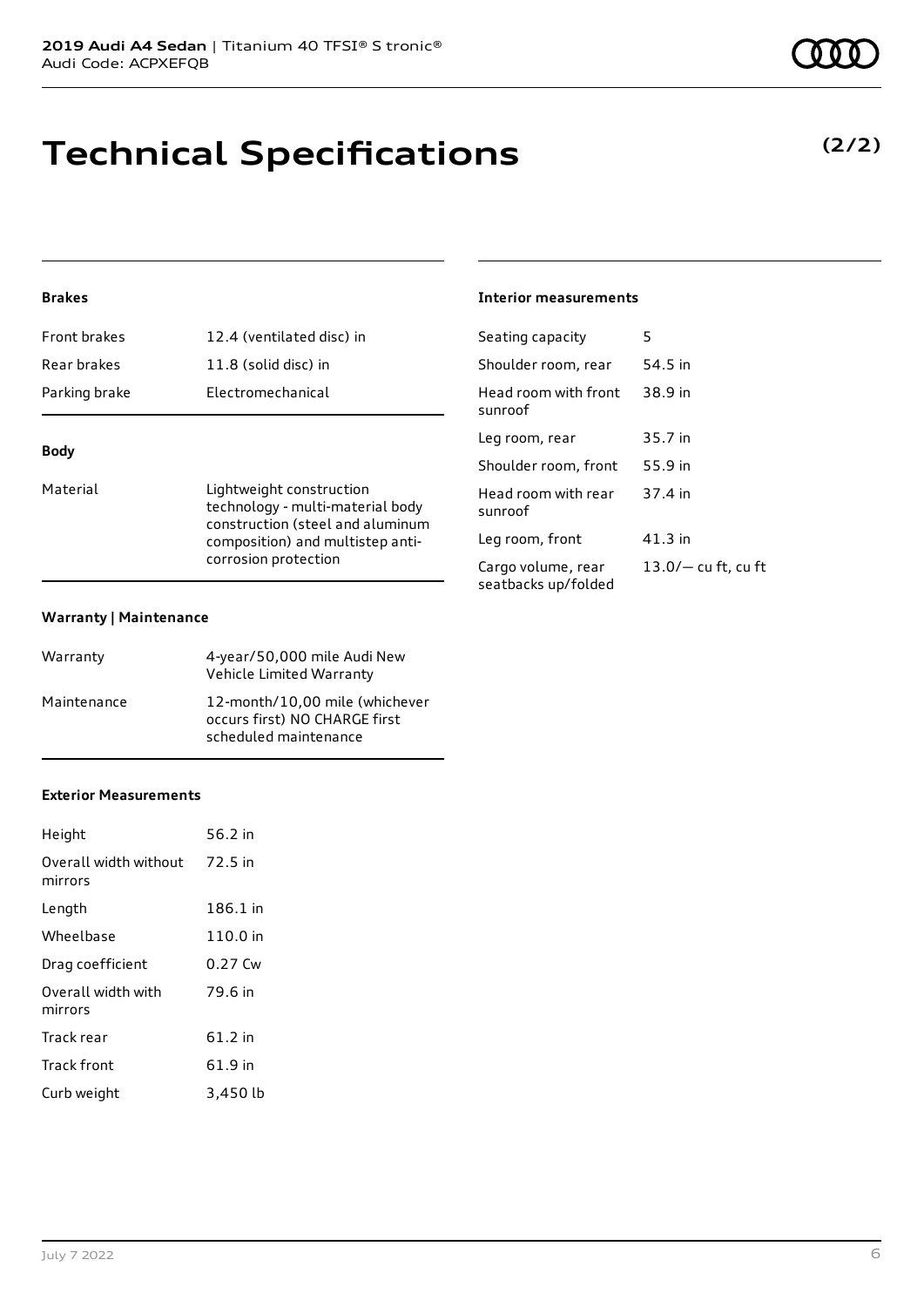### **Consumption- and emission**

**Consumption by NEDC**

combined 30 mpg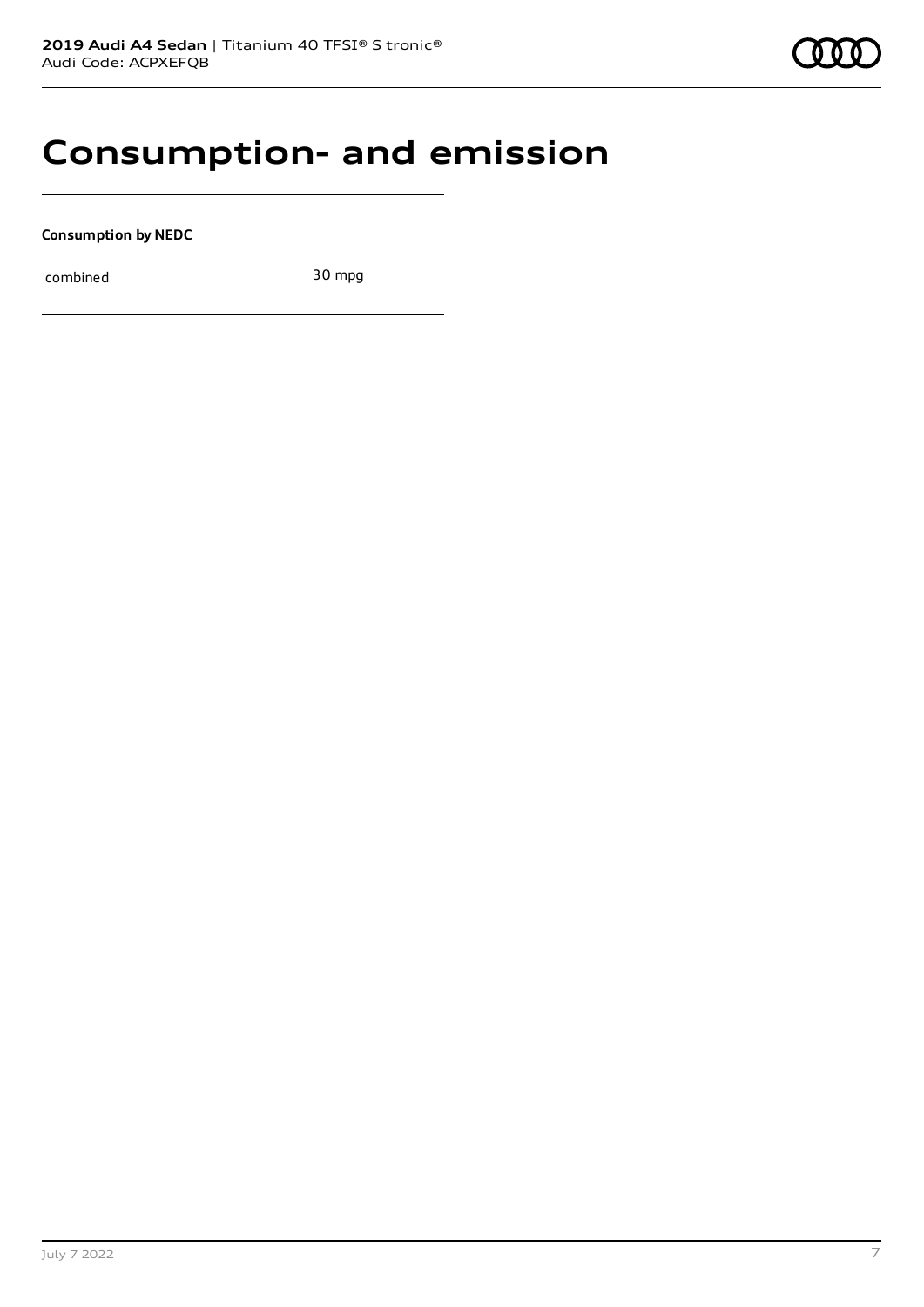

# **Contact**

Dealer **Audi Dallas**

5033 Lemmon Ave 75209 Dallas TX

Phone: +12145611800 FAX: 2144380893

www: [https://www.audidallas.com](https://www.audidallas.com/)